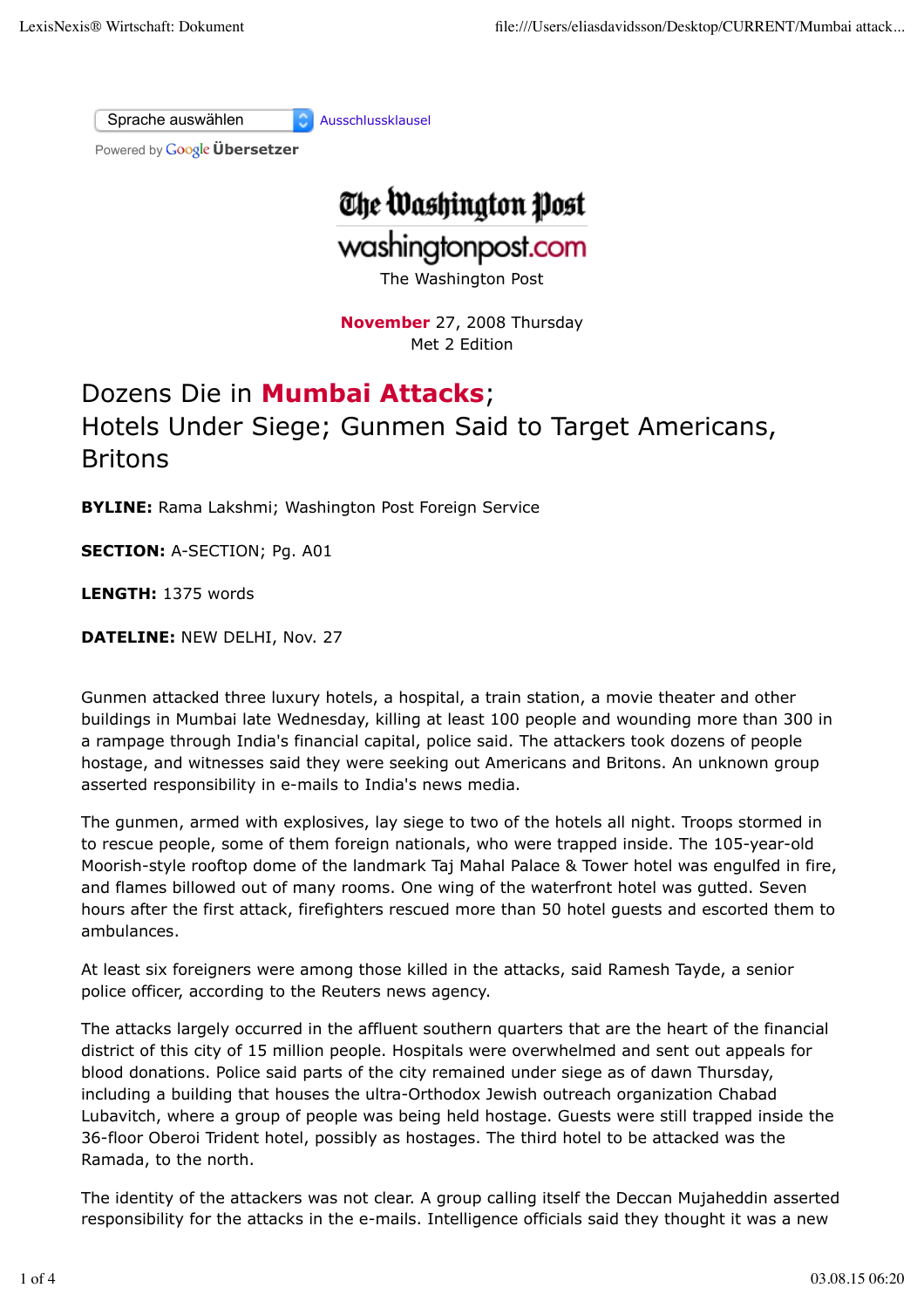group and were unsure of its aims or identity. The name apparently refers to the Deccan Plateau, an area that spans eight states and covers much of central and southern India. The term "mujaheddin" suggests the attackers are Muslim extremists.

R.R. Patil, minister of internal security for the state of Maharashtra, said the gunmen came from the sea about 9 p.m. Wednesday, and a boat laden with explosives was later seized by police. About 9:25 p.m., eyewitnesses told reporters, two men with automatic weapons started firing outside the popular Leopold Cafe, after which the attackers moved toward the Taj hotel, firing at random as some of them moved to the city's main train station. Local trains were suspended after a high-security alert, and the police cordoned off the area, which is usually packed with night revelers at street food vendors and cafes. The hotel evacuated many guests, some of whom could be seen wheeling out their luggage, while others fled down the fire escape in bathrobes.

Witnesses told reporters that the gunmen initially asked for Americans and Britons. "They were young boys, maybe 20, 25 years old. They basically were saying they wanted anyone with British and American passports," said a Briton quoted by the Times Now television channel. "There were about 15 people, about half of which were foreigners. We went to the 18th floor. It became very smoky, and we escaped and ran down the stairs. They had guns, one machine gun and one rifle gun. They were in jeans and T-shirts. Just normal, casual."

A 34-year-old businessman, Ashish Jain, said in a phone interview that he was having dinner with his friends at the Taj hotel's rooftop restaurant.

"When I paid the bill and tried to leave, the hotel staff said there were terrorists in the lobby and that we could not leave. There were 150 of us on the rooftop, including some foreign nationals," he said. "It was really alarming to be trapped there for over four hours. We could feel the building shake with the explosions. We could see the smoke and the fire. People were panicking and crying. And finally the army and the police came and secured the fire escape exit, and we could get out."

A camera shot of a gunman broadcast on television showed a young man with curly hair wielding an AK-47 assault rifle and wearing a black T-shirt and jeans, a blue backpack slung over his shoulders.

Another security-camera image captured at the train station showed two young men wearing jackets and backpacks, each carrying a weapon. The floors of the station were stained with blood where the gunmen had fired at the crowd.

Officials said five attackers were killed and one was captured. Eleven policemen, including the chief of Mumbai's counterterrorism squad, Hemant Karkare, died in the fighting at the Taj hotel.

Since May, a wave of bombings has ripped through public places in several Indian cities, killing more than 200 people. Some of the bombings were followed by assertions of responsibility from a group calling itself the Indian Mujaheddin.

In an e-mail sent to newspapers in September, the Indian Mujaheddin warned that it would take revenge for the raids that the Mumbai anti-terrorism squads have been carrying out.

"Who they are is a matter that is still under investigation, because our first priority is to rescue the people trapped inside the two hotels. We do not have correct knowledge about how many people are still trapped. People are still inside their rooms," Vilasrao Deshmukh, chief minister of Maharashtra, said at a news conference in Mumbai. He also denied that foreign nationals were targeted. "It is not right to say that they were only targeting foreigners; most of the people killed were Indians."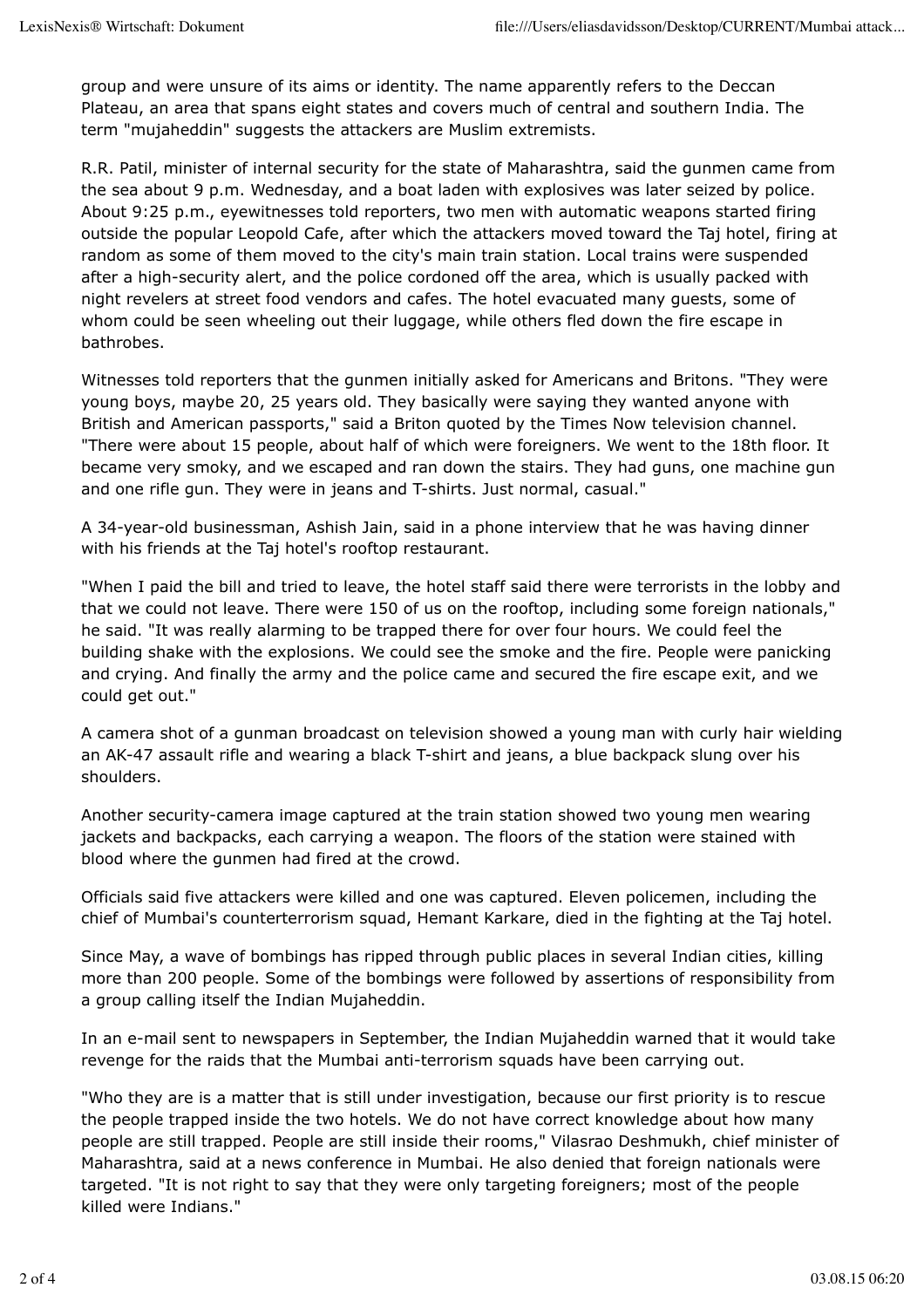In Washington, U.S. intelligence officials were closely monitoring developments in India while analysts studied the attacks for signatures of known terrorist groups. The preliminary assumption was that the attacks were linked to Muslim extremists, though not necessarily al-Qaeda or other well-known groups.

"The sophistication of the attacks and the choice of targets put Islamic extremists at the top of the list," a senior U.S. counterterrorism official said. "They are the most natural suspects." But the official noted that the Indian government has been targeted by numerous groups, some of which have mounted suicide attacks aimed at public buildings. "It is still an unfolding situation, and any hard and fast conclusions would be premature," said the official, who spoke on the condition of anonymity because he was not permitted to talk about the events.

Private intelligence analysts noted that the attacks were markedly different from others that have occurred in India in recent weeks. The earlier attacks involved planted explosives detonated by remote control and were aimed at soft targets such as temples, markets and train depots. Most of those incidents involved Muslim extremists operating under the name Indian Mujaheddin. By contrast, the attackers Wednesday night chose relatively harder targets -- hotels -- and were essentially on suicide missions, the analysts said. The relatively large number of gunmen also suggests an attack that was carefully and professionally planned, said Brian Genchur, a spokesman for Stratfor, a private intelligence group.

"As opposed to trying to rile up extremist elements in India's Hindu and Muslim communities, the attacks in Mumbai are going after the country's tourism industry, spreading fear to Western tourists and businesspeople who frequent India, thereby hitting at India's economic lifelines," Genchur said in an e-mailed statement.

Mumbai, formerly known as Bombay, has been the scene of bombings that have killed hundreds of people since 1993. In the worst attack, 257 people were killed and more than 1,100 were wounded in a series of 13 bomb blasts in March 1993. Indian authorities blamed Muslim extremists for those attacks.

In July 2006, more than 200 people were reported killed in a series of blasts that ripped through railway trains and commuter rail stations in Mumbai. Police filed charges against 28 suspects belonging to a Pakistan-based Muslim group called Lashkar-i-Taiba and a banned northern Indian organization called the Students Islamic Movement of India. Police said the Pakistani intelligence service was behind the bombings. Pakistan denied the accusation.

Staff writer Joby Warrick in Washington contributed to this report.

**LOAD-DATE:** November 27, 2008

**LANGUAGE:** ENGLISH

**DISTRIBUTION:** Maryland

## **GRAPHIC:** IMAGE

IMAGE; Photo By Reuters; A policeman escorts an elderly man at a railway station in Mumbai that was attacked by gunmen, who also struck three luxury hotels, a hospital, a train station, a movie theater and other buildings. The attacks occurred largely in the affluent southern quarters that are the heart of the city's financial district.

IMAGE; By Arko Datta -- Reuters; Smoke rises from the landmark Taj Mahal Palace & Tower hotel, left, where gunmen took hostages, including Western tourists. Unidentified hotel guests, right, are rescued by climbing out the windows. Teams of heavily armed gunmen also stormed a